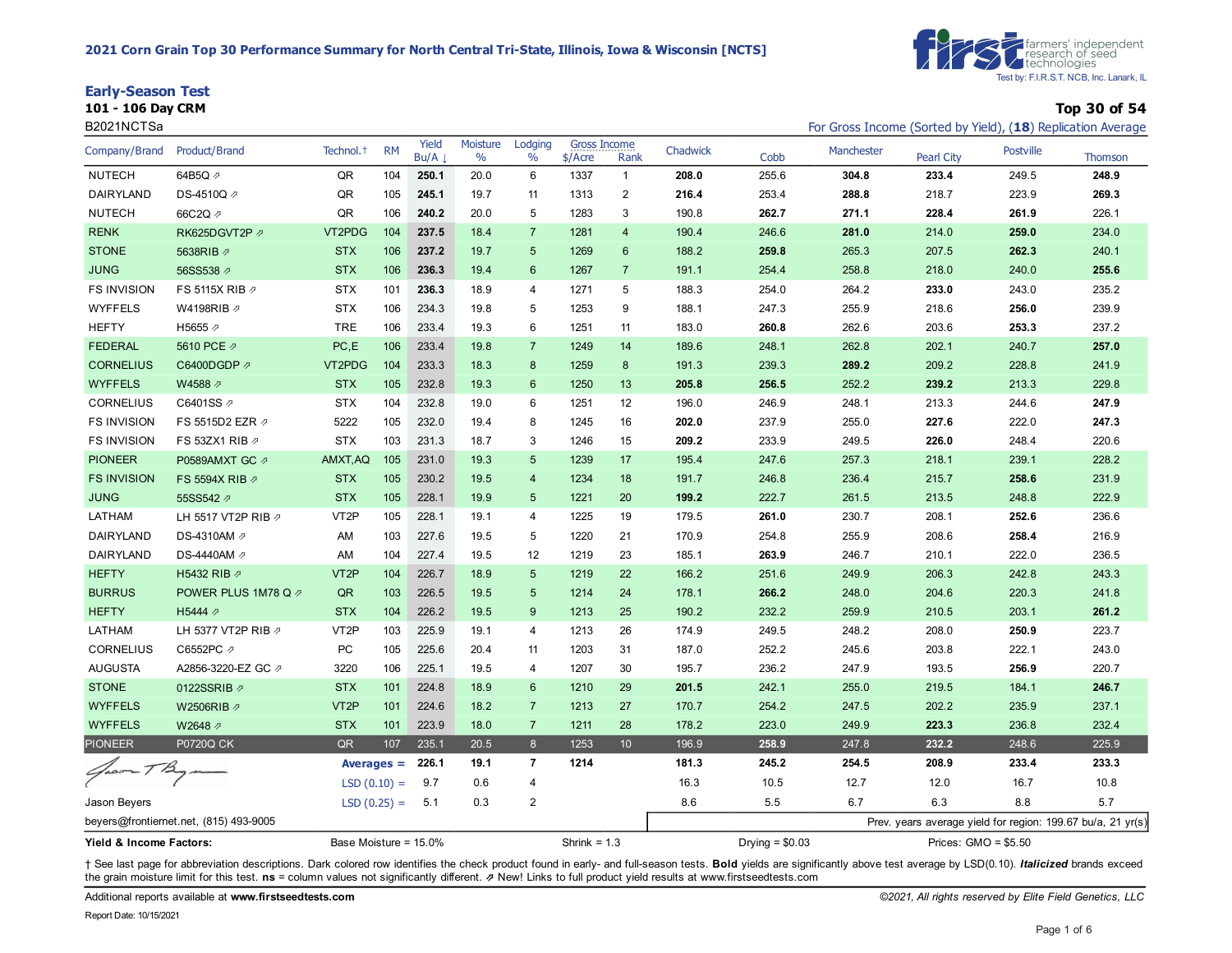| <b>Full-Season Test</b> |              |
|-------------------------|--------------|
| 107 - 110 Day CRM       | Top 30 of 63 |

| B2021NCTSb              |                                        |                       |           |               |                  |                          |                |                      |          |                  | For Gross Income (Sorted by Yield), (18) Replication Average |                       |                                                             |                |
|-------------------------|----------------------------------------|-----------------------|-----------|---------------|------------------|--------------------------|----------------|----------------------|----------|------------------|--------------------------------------------------------------|-----------------------|-------------------------------------------------------------|----------------|
| Company/Brand           | Product/Brand                          | Technol. <sup>+</sup> | <b>RM</b> | Yield<br>Bu/A | Moisture<br>$\%$ | Lodging<br>$\frac{0}{0}$ | $$/$ Acre      | Gross Income<br>Rank | Chadwick | Cobb             | Manchester                                                   | <b>Pearl City</b>     | <b>Postville</b>                                            | <b>Thomson</b> |
| <b>BURRUS</b>           | POWER PLUS 5L44AM 2                    | AM                    | 110       | 255.3         | 21.5             | 8                        | 1353           | $\mathbf{1}$         | 212.8    | 282.7            | 272.4                                                        | 243.6                 | 258.0                                                       | 262.1          |
| <b>NUTECH</b>           | 70A8AM 2                               | AM                    | 110       | 254.1         | 21.2             | 4                        | 1350           | $\overline{a}$       | 211.0    | 262.2            | 261.9                                                        | 239.7                 | 263.7                                                       | 286.3          |
| <b>PIONEER</b>          | P0924Q GC 2                            | QR                    | 109       | 252.2         | 22.0             | 6                        | 1333           | 4                    | 225.0    | 258.0            | 257.9                                                        | 242.1                 | 263.1                                                       | 266.9          |
| <b>DAIRYLAND</b>        | DS-5018AM Ø                            | AM                    | 110       | 251.2         | 20.5             | 9                        | 1340           | 3                    | 223.3    | 264.3            | 272.1                                                        | 219.3                 | 272.0                                                       | 255.9          |
| <b>DEKALB</b>           | DKC59-81RIB GC の                       | <b>STX</b>            | 109       | 250.0         | 21.4             | 9                        | 1327           | 6                    | 220.7    | 252.2            | 282.3                                                        | 257.7                 | 240.0                                                       | 247.2          |
| <b>DEKALB</b>           | DKC57-71RIB GC の                       | <b>STX</b>            | 107       | 249.5         | 20.4             | 11                       | 1332           | 5                    | 244.1    | 252.0            | 251.6                                                        | 249.8                 | 253.5                                                       | 246.2          |
| DAIRYLAND               | DS-4917AM 2                            | AM                    | 109       | 248.5         | 21.2             | 5                        | 1319           | $\overline{7}$       | 193.2    | 282.3            | 264.4                                                        | 232.6                 | 260.9                                                       | 257.6          |
| <b>WYFFELS</b>          | W6408RIB 2                             | <b>STX</b>            | 110       | 248.1         | 22.0             | 6                        | 1312           | 11                   | 221.1    | 264.6            | 268.5                                                        | 246.3                 | 249.4                                                       | 238.4          |
| <b>CORNELIUS</b>        | C6936SS 2                              | <b>STX</b>            | 109       | 247.9         | 21.5             | 11                       | 1314           | 9                    | 237.3    | 258.1            | 289.4                                                        | 250.0                 | 233.6                                                       | 219.0          |
| <b>RENK</b>             | RK782VT2P 2                            | VT <sub>2</sub> P     | 109       | 247.9         | 21.7             | 8                        | 1312           | 10                   | 229.6    | 273.2            | 270.3                                                        | 220.2                 | 252.3                                                       | 241.8          |
| <b>NUTECH</b>           | 69B9Q 2                                | QR                    | 109       | 247.9         | 22.0             | 10                       | 1310           | 13                   | 224.0    | 245.5            | 276.4                                                        | 236.7                 | 262.3                                                       | 242.1          |
| <b>BURRUS</b>           | POWER PLUS 4C14AM 2                    | AM                    | 108       | 247.8         | 21.3             | 13                       | 1316           | 8                    | 216.1    | 242.1            | 281.5                                                        | 233.9                 | 244.6                                                       | 268.4          |
| <b>NUTECH</b>           | 68A7AM 2                               | AM                    | 108       | 247.2         | 21.5             | 12                       | 1310           | 12                   | 226.4    | 254.4            | 243.5                                                        | 230.7                 | 264.2                                                       | 264.1          |
| <b>FS INVISION</b>      | FS 5909D2A EZR ク                       | 5222A                 | 109       | 247.0         | 22.5             | 14                       | 1303           | 17                   | 222.2    | 241.4            | 270.6                                                        | 228.6                 | 256.6                                                       | 262.8          |
| <b>DEKALB</b>           | DKC58-64RIB GC 2                       | <b>STX</b>            | 108       | 246.5         | 21.1             | 10                       | 1309           | 14                   | 223.5    | 271.5            | 263.4                                                        | 234.0                 | 246.7                                                       | 239.9          |
| <b>JUNG</b>             | 58DP562 2                              | VT <sub>2P</sub>      | 108       | 246.0         | 21.1             | 9                        | 1307           | 15                   | 207.7    | 258.6            | 261.9                                                        | 214.0                 | 259.8                                                       | 273.9          |
| <b>HEFTY</b>            | H5944 RIB 2                            | <b>STX</b>            | 109       | 245.8         | 21.7             | 13                       | 1302           | 18                   | 223.1    | 250.0            | 265.8                                                        | 246.3                 | 238.4                                                       | 251.5          |
| <b>RENK</b>             | RK805VT2P ク                            | VT <sub>2</sub> P     | 110       | 244.8         | 20.5             | $\overline{7}$           | 1305           | 16                   | 200.0    | 257.6            | 275.8                                                        | 227.1                 | 260.5                                                       | 247.9          |
| <b>HEFTY</b>            | H5832 RIB 2                            | VT <sub>2</sub> P     | 108       | 244.7         | 21.0             | 3                        | 1302           | 19                   | 219.3    | 240.4            | 264.4                                                        | 241.9                 | 258.1                                                       | 244.2          |
| <b>NUTECH</b>           | 70F2Q 2                                | QR                    | 110       | 244.3         | 22.0             | 10                       | 1292           | 22                   | 222.1    | 245.8            | 272.3                                                        | 258.0                 | 224.3                                                       | 243.5          |
| <b>DAIRYLAND</b>        | DS-4878AM 2                            | AM                    | 108       | 244.0         | 20.9             | 10                       | 1298           | 20                   | 210.6    | 270.6            | 263.6                                                        | 233.7                 | 249.6                                                       | 235.8          |
| DYNA-GRO                | D49SS70 2                              | <b>STX</b>            | 109       | 243.9         | 21.2             | 9                        | 1296           | 21                   | 233.6    | 255.1            | 258.8                                                        | 241.1                 | 233.5                                                       | 241.4          |
| <b>WYFFELS</b>          | W6978RIB 2                             | <b>STX</b>            | 111       | 243.6         | 21.6             | $\overline{7}$           | 1291           | 23                   | 229.7    | 225.6            | 278.0                                                        | 241.8                 | 240.8                                                       | 245.4          |
| <b>HEFTY</b>            | H5952 2                                | VT <sub>2</sub> P     | 109       | 243.0         | 21.2             | 12                       | 1290           | 24                   | 207.7    | 259.7            | 285.9                                                        | 224.2                 | 242.8                                                       | 237.9          |
| <b>NUTECH</b>           | 69A6Q 2                                | QR                    | 109       | 243.0         | 21.5             | 8                        | 1288           | 25                   | 204.3    | 251.2            | 263.8                                                        | 243.6                 | 238.2                                                       | 256.8          |
| <b>CORNELIUS</b>        | C575DP 2                               | VT <sub>2</sub> P     | 109       | 242.7         | 22.0             | 9                        | 1283           | 27                   | 217.1    | 254.9            | 253.9                                                        | 239.4                 | 238.2                                                       | 252.8          |
| <b>FS INVISION</b>      | FS 6017V RIB 2                         | VT <sub>2</sub> P     | 110       | 242.4         | 21.5             | 8                        | 1284           | 26                   | 205.2    | 259.2            | 273.5                                                        | 216.0                 | 245.5                                                       | 255.1          |
| <b>JUNG</b>             | 59SS581 2                              | <b>STX</b>            | 109       | 242.4         | 21.8             | 9                        | 1283           | 28                   | 214.3    | 277.5            | 256.9                                                        | 240.3                 | 215.0                                                       | 250.5          |
| <b>RENK</b>             | RK765VT2PRIB 2                         | VT <sub>2</sub> P     | 109       | 241.0         | 21.0             | $\overline{4}$           | 1282           | 29                   | 217.2    | 244.1            | 255.4                                                        | 238.1                 | 250.8                                                       | 240.3          |
| DYNA-GRO                | D50VC78 2                              | VT <sub>2</sub> P     | 109       | 240.6         | 20.7             | 11                       | 1282           | 30                   | 208.9    | 249.5            | 260.7                                                        | 222.7                 | 258.9                                                       | 242.9          |
| <b>PIONEER</b>          | <b>P0720Q CK</b>                       | QR                    | 107       | 236.5         | 20.6             | 10                       | 1260           | 42                   | 196.0    | 259.6            | 249.7                                                        | 239.0                 | 251.4                                                       | 223.4          |
| laco=                   |                                        | Averages $=$          |           | 240.6         | 21.4             | 9                        | 1276           |                      | 211.9    | 252.6            | 260.0                                                        | 231.1                 | 244.2                                                       | 243.6          |
|                         |                                        | $LSD(0.10) =$         |           | 9.5           | 0.7              | 5                        |                |                      | 13.6     | 11.4             | 15.3                                                         | 14.5                  | 16.8                                                        | 12.8           |
| Jason Beyers            |                                        | $LSD(0.25) =$         |           | 5.0           | 0.3              | $\overline{2}$           |                |                      | 7.1      | 6.0              | 8.0                                                          | 7.6                   | 8.8                                                         | 6.7            |
|                         | beyers@frontiernet.net, (815) 493-9005 |                       |           |               |                  |                          |                |                      |          |                  |                                                              |                       | Prev. years average yield for region: 199.67 bu/a, 21 yr(s) |                |
| Yield & Income Factors: |                                        | Base Moisture = 15.0% |           |               |                  |                          | Shrink = $1.3$ |                      |          | Drying = $$0.03$ |                                                              | Prices: $GMO = $5.50$ |                                                             |                |

+ See last page for abbreviation descriptions. Dark colored row identifies the check product found in early- and full-season tests. Bold yields are significantly above test average by LSD(0.10). Italicized brands exceed the grain moisture limit for this test. **ns** = column values not significantly different. ⇗ New! Links to full product yield results at www.firstseedtests.com

Additional reports available at **[www.firstseedtests.com](https://www.firstseedtests.com)** *©2021, All rights reserved by Elite Field Genetics, LLC*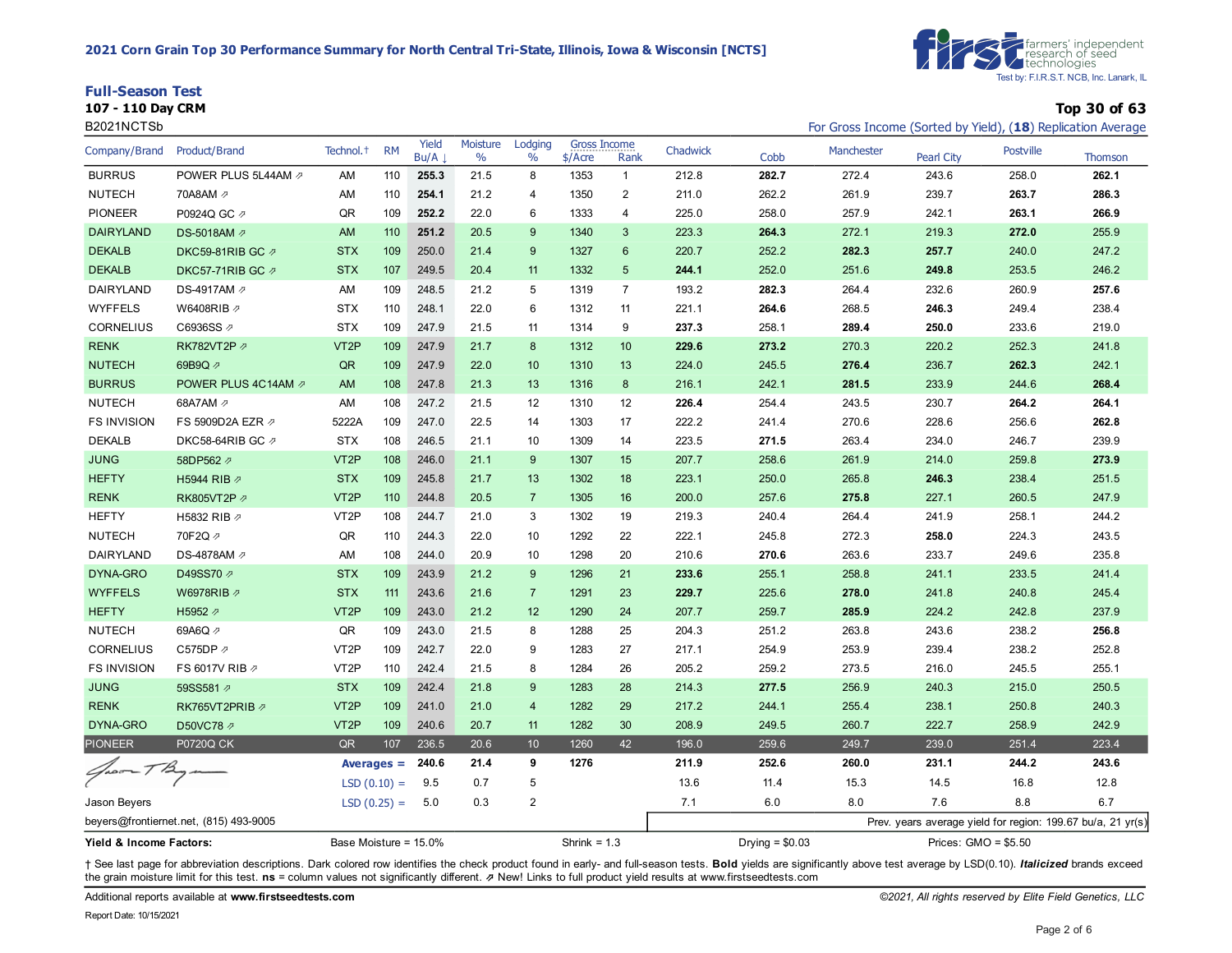# **2021 Corn Grain - North Central Tri-State, Illinois, Iowa & Wisconsin [ NCTS ]**



#### **Early-Season Test Products (54 Total)**

| <b>Company/Brand</b> | <b>Product/Brand</b> | <b>Technology</b> | <b>RIB</b>              | <b>RM</b> | <b>Seed Treat.</b>               |
|----------------------|----------------------|-------------------|-------------------------|-----------|----------------------------------|
| Augusta              | A2856-3220-EZ GC     | 3220              | Υ                       | 106       | CM, C2                           |
| Augusta              | A3052-5222-EZ        | 5222              | Υ                       | 102       | $CM$ <sub>,<math>C2</math></sub> |
| Augusta              | A4054-5122-EZ        | 5122              | Υ                       | 104       | CM, C2                           |
| <b>Burrus</b>        | POWER PLUS 1M78 Q    | QR                | $\overline{\mathsf{Y}}$ | 103       | <b>BPS</b>                       |
| Cornelius            | C6400DGDP            | VT2PDG            | N                       | 104       | AC250                            |
| Cornelius            | C6401SS              | <b>STX</b>        | N                       | 104       | P <sub>5</sub> V                 |
| Cornelius            | C6438DP              | VT <sub>2</sub> P | N                       | 104       | CM, C2, VI                       |
| Cornelius            | C6552PC              | PC                | N                       | 105       | AC, P5V                          |
| Dairyland            | <b>DS-4018AM</b>     | AM                | Υ                       | 101       | Lum, P1V                         |
| Dairyland            | <b>DS-4310AM</b>     | AM                | $\overline{\mathsf{Y}}$ | 103       | Lum, P1V                         |
| Dairyland            | <b>DS-4440AM</b>     | AM                | Υ                       | 104       | Lum, P5V                         |
| Dairyland            | <b>DS-4510Q</b>      | QR                | Y                       | 105       | Lum, P1V                         |
| Dyna-Gro             | D42SS20              | <b>STX</b>        | $\overline{\mathsf{N}}$ | 102       | AC, P5V                          |
| Federal              | 5300 VT2PRIB         | VT <sub>2</sub> P | Y                       | 103       | AC, P2, MAG                      |
| Federal              | 5510 VT2PRIB         | VT <sub>2</sub> P | Υ                       | 105       | AC, P2, MAG                      |
| Federal              | 5610 PCE             | PC,E              | N                       | 106       | AC, P5V, MAG                     |
| FS InVision          | <b>FS 5115X RIB</b>  | <b>STX</b>        | Υ                       | 101       | AC, P5V, EDC-EL                  |
| FS InVision          | FS 53ZX1 RIB         | <b>STX</b>        | Υ                       | 103       | AC, P5V                          |
| FS InVision          | <b>FS 5515D2 EZR</b> | 5222              | $\overline{\mathsf{Y}}$ | 105       | CM,C2,Vi                         |
| FS InVision          | <b>FS 5594X RIB</b>  | <b>STX</b>        | Υ                       | 105       | AC, P5V                          |
| Golden Harvest       | G02K39-5122 EZR      | 5122              | Y                       | 102       | AVC,C2,Vi                        |
| Golden Harvest       | G03B96-5122 EZR      | 5122              | $\overline{\mathsf{Y}}$ | 103       | AVC,C2,Vi                        |
| Hefty                | H5144                | <b>STX</b>        | N                       | 101       | НC                               |
| <b>Hefty</b>         | <b>H5212 RIB</b>     | VT <sub>2</sub> P | Υ                       | 102       | HC                               |
| Hefty                | <b>H5432 RIB</b>     | VT <sub>2</sub> P | $\overline{Y}$          | 104       | HC                               |
| Hefty                | H5444                | <b>STX</b>        | N                       | 104       | HC                               |
| Hefty                | H5655                | <b>TRE</b>        | N                       | 106       | НC                               |
| Integra              | 5280 VT2PRIB         | VT <sub>2</sub> P | $\overline{\mathsf{Y}}$ | 102       | AC, P <sub>2</sub> , SU          |
| Integra              | 5529 VT2PRIB         | VT <sub>2</sub> P | Υ                       | 105       | AC, P2, SU                       |
| Integra              | 5682 VT2PRIB         | VT <sub>2</sub> P | Υ                       | 106       | AC, P5V, EDC-B                   |
| Jung                 | 55DD520              | VT2PDG            | Y                       | 105       | AC, P5, EDC                      |
| Jung                 | 55SS542              | <b>STX</b>        | Υ                       | 105       | AC, P5V, EDC-B                   |
| Jung                 | 56SS538              | <b>STX</b>        | Υ                       | 106       | AC, P5V, EDC-B                   |
| Latham               | LH 5209 5222-EZ      | 5222              | Υ                       | 102       | AVC,C5                           |
| Latham               | LH 5245 VT2P RIB     | VT <sub>2</sub> P | Υ                       | 102       | AC,P2                            |
| Latham               | LH 5377 VT2P RIB     | VT <sub>2</sub> P | Υ                       | 103       | AC,P2                            |
| Latham               | LH 5487 VT2P RIB     | VT <sub>2</sub> P | $\overline{\mathsf{Y}}$ | 104       | AC,P2                            |
| Latham               | LH 5517 VT2P RIB     | VT2P              | Υ                       | 105       | AC,P2                            |
| <b>NK Brand</b>      | NK0314-5122 EZR      | 5122              | Υ                       | 103       | AVC,C2,Vi                        |
| <b>NuTech</b>        | 62A8Q                | QR                | $\overline{\mathsf{Y}}$ | 102       | Lum, P1V                         |
| NuTech               | 64B5Q                | QR                | Υ                       | 104       | Lum, P1V                         |
| <b>NuTech</b>        | 64D1AM               | AM, AQ            | Y                       | 104       | Lum, P1V                         |

| <b>Company/Brand</b> | <b>Brand/Product</b> | <b>Technology</b> | <b>RIB</b> | <b>RM</b> | Seed Treat.  |
|----------------------|----------------------|-------------------|------------|-----------|--------------|
| lNuTech              | 66C2Q                | QR                | Y          | 106       | Lum.P1V      |
| Pioneer              | P0589AMXT GC         | AMXT, AQ          | Y          | 105       | Lum          |
| Pioneer              | <b>P0720Q CK</b>     | QR                | Y          | 107       | Lum          |
| Renk                 | RK625DGVT2P          | VT2PDG            | N          | 104       | AC.P5V       |
| Renk                 | RK642VT2P            | VT <sub>2</sub> P | Y          | 103       | AC.P2        |
| Stone                | 0122SSRIB            | <b>STX</b>        | Y          | 101       | AC P5V EDC-B |
| Stone                | 5638RIB              | <b>STX</b>        | Υ          | 106       | AC.P5V.EDC-B |
| Wyffels              | W2506RIB             | VT <sub>2</sub> P | Y          | 101       | AC.P5        |
| Wyffels              | W2648                | <b>STX</b>        | N          | 101       | AC, P5V      |
| Wyffels              | <b>W3018RIB</b>      | <b>STX</b>        | Y          | 102       | AC.P5V       |
| Wyffels              | W4198RIB             | <b>STX</b>        | Y          | 106       | AC, P5V      |
| Wyffels              | W4588                | <b>STX</b>        | N          | 105       | AC, P5V      |

\* FIRST does not inspect products for refuge blend. N\* indicates the product was entered without a refuge component by the sponsoring seed company. Prior year entries may contain refuge blend.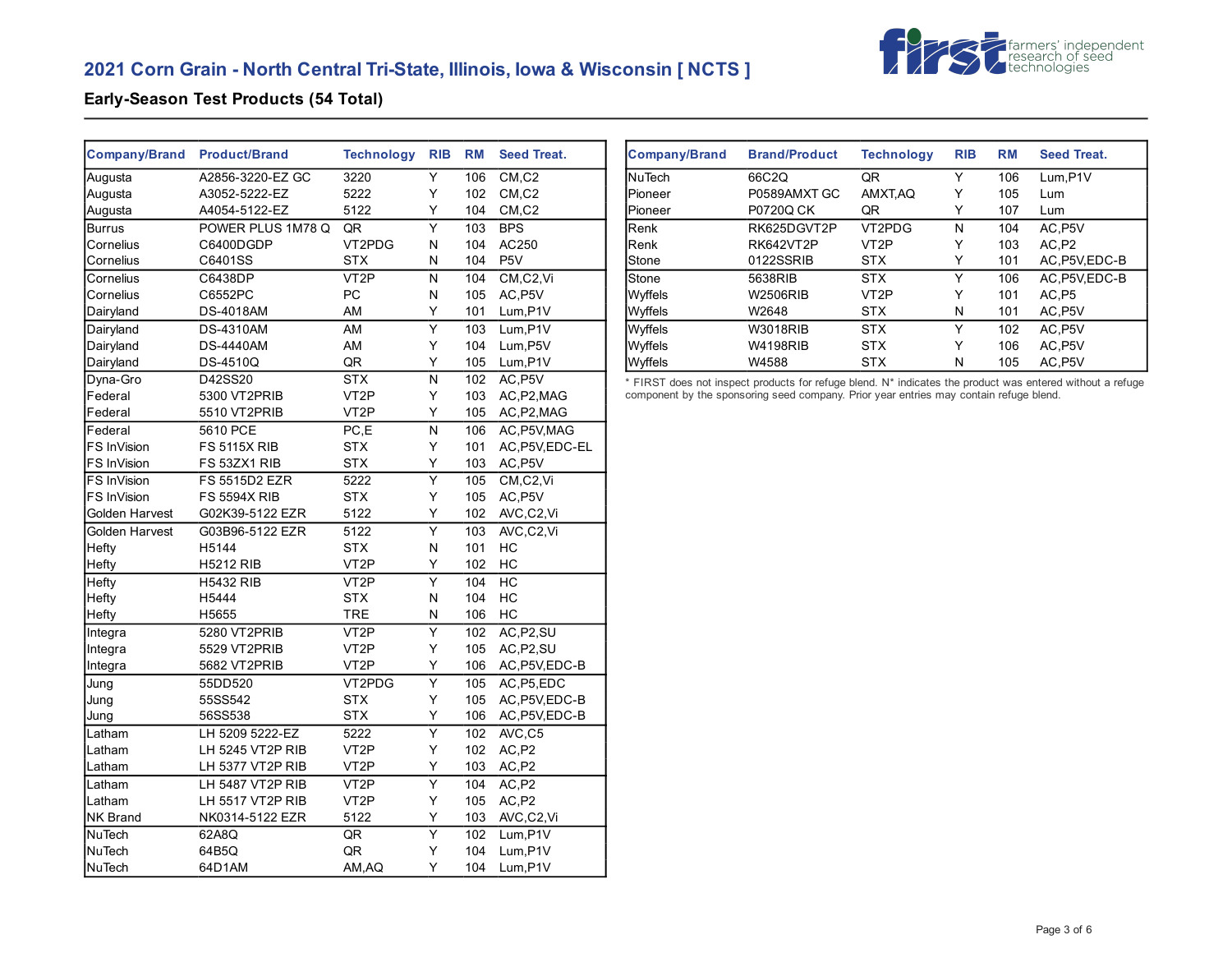# **2021 Corn Grain - North Central Tri-State, Illinois, Iowa & Wisconsin [ NCTS ]**



#### **Full-Season Test Products (63 Total)**

| <b>Company/Brand</b> | <b>Product/Brand</b>  | <b>Technology</b> | <b>RIB</b>                | <b>RM</b> | <b>Seed Treat.</b>               |
|----------------------|-----------------------|-------------------|---------------------------|-----------|----------------------------------|
| Armor                | A1044 SS              | <b>STX</b>        | $\overline{\mathsf{N}^*}$ | 110       | Treated                          |
| Augusta              | A1059-3330GT          | 3330              | Ν                         | 109       | $CM$ <sub>,<math>C2</math></sub> |
| Augusta              | A1060-3330            | 3330              | Ν                         | 110       | CM, C2                           |
| Augusta              | A1457-5122-EZ         | 5122              | Υ                         | 107       | AVC,C2                           |
| Augusta              | A3758-3220-EZ GC      | 3220              | Y                         | 108       | CM <sub>.</sub> C <sub>2</sub>   |
| Augusta              | A4759-3111 GC         | 3111              | Ν                         | 109       | CM, C2                           |
| Augusta              | A4858-5122-EZ         | 5122              | $\overline{\mathsf{Y}}$   | 108       | CM, C2                           |
| <b>Burrus</b>        | POWER PLUS 4C14AM     | AM                | Υ                         | 108       | Lum                              |
| <b>Burrus</b>        | POWER PLUS 4F71AM     | AM                | Y                         | 109       | <b>BPS</b>                       |
| <b>Burrus</b>        | POWER PLUS 5L44AM     | AM                | Υ                         | 110       | Lum, P1V                         |
| Cornelius            | C575DP                | VT <sub>2</sub> P | Ν                         | 109       | CM,C2,Vi                         |
| Cornelius            | C6812DP               | VT <sub>2</sub> P | N                         | 108       | AC, P5V                          |
| Cornelius            | C6936SS               | <b>STX</b>        | N                         | 109       | AC, P5                           |
| Cornelius            | C7004DP               | VT <sub>2</sub> P | N                         | 110       | CM,C2,Vi                         |
| Croplan              | CP4930DGVT2P GC       | VT2PDG            | Υ                         | 109       | P <sub>1</sub> V                 |
| Dairyland            | <b>DS-4878AM</b>      | AM                | Υ                         | 108       | Lum, P1V                         |
| Dairyland            | <b>DS-4917AM</b>      | AM                | Υ                         | 109       | Lum                              |
| Dairyland            | <b>DS-5018AM</b>      | AM                | Υ                         | 110       | Lum, P1V                         |
| DeKalb               | DKC57-71RIB GC        | <b>STX</b>        | Υ                         | 107       | AC, P5V, EDC-EL                  |
| DeKalb               | DKC58-64RIB GC        | <b>STX</b>        | Y                         | 108       | AC, P5V, EDC-EL                  |
| DeKalb               | DKC59-81RIB GC        | <b>STX</b>        | Υ                         | 109       | AC, P5V, B-360                   |
| Dyna-Gro             | D49SS70               | <b>STX</b>        | N                         | 109       | AC.P5V                           |
| Dyna-Gro             | <b>D50VC78</b>        | VT2P              | Ν                         | 109       | AC, P5V                          |
| FS InVision          | <b>FS 5704V RIB</b>   | VT <sub>2</sub> P | Υ                         | 107       | AC, P5V                          |
| FS InVision          | <b>FS 5815V RIB</b>   | VT <sub>2</sub> P | $\overline{\mathsf{Y}}$   | 108       | AC, P5V, EDC-EL                  |
| FS InVision          | <b>FS 5909D2A EZR</b> | 5222A             | Υ                         | 109       | AC, P5V                          |
| FS InVision          | <b>FS 6017V RIB</b>   | VT <sub>2</sub> P | Υ                         | 110       | AC, P5V, EDC-EL                  |
| Golden Harvest       | G07G73-5122 EZR       | 5122              | $\overline{\mathsf{Y}}$   | 107       | AVC,C2,Vi                        |
| Golden Harvest       | G08R52-3220 EZR       | 3220              | Υ                         | 108       | AVC,C5,Vi                        |
| Golden Harvest       | G10D21-3330 EZR       | 3330              | Υ                         | 110       | AVC,C5,Vi                        |
| Hefty                | <b>H5812 RIB</b>      | VT <sub>2</sub> P | $\overline{\mathsf{Y}}$   | 108       | HC                               |
| Hefty                | <b>H5832 RIB</b>      | VT <sub>2</sub> P | Υ                         | 108       | HC                               |
| Hefty                | <b>H5944 RIB</b>      | <b>STX</b>        | Υ                         | 109       | НC                               |
| Hefty                | H5952                 | VT <sub>2</sub> P | N                         | 109       | HC                               |
| Hefty                | <b>H6042 RIB</b>      | VT2P              | Y                         | 110       | HC                               |
| Integra              | 5719 VT2PRIB          | VT <sub>2</sub> P | Υ                         | 107       | AC, P2, SU                       |
| Integra              | 5802 VT2PRIB          | VT <sub>2</sub> P | $\overline{\mathsf{Y}}$   | 108       | AC, P5V, EDC-B                   |
| Integra              | 6061 TRERIB           | TRE               | Υ                         | 110       | AC, P5V, SU                      |
| Integra              | 6162 VT2PRIB          | VT <sub>2</sub> P | Υ                         | 111       | AC, P5V, EDC-B                   |
| Jung                 | 58DP562               | VT <sub>2</sub> P | Y                         | 108       | AC, P5, EDC                      |
| Jung                 | 58SS529               | <b>STX</b>        | Y                         | 108       | AC, P5V, EDC-B                   |
| Jung                 | 59SS581               | <b>STX</b>        | Υ                         | 109       | AC, P5V, EDC-B                   |

| <b>Company/Brand</b> | <b>Brand/Product</b> | <b>Technology</b> | <b>RIB</b> | <b>RM</b> | <b>Seed Treat.</b> |
|----------------------|----------------------|-------------------|------------|-----------|--------------------|
| INK Brand            | NK0748-5122 EZR      | 5122              | Υ          | 107       | AVC,C2,Vi          |
| INK Brand            | NK0877-3220 EZR      | 3220              | Y          | 108       | AVC,C5,Vi          |
| <b>NK Brand</b>      | NK1026-5332 EZR      | 5332              | Y          | 110       | AVC,C5,Vi          |
| NuTech               | 68A7AM               | AM                | Υ          | 108       | Lum, P1V           |
| lNuTech              | 69A6Q                | QR                | Υ          | 109       | Lum, P1V           |
| NuTech               | 69B9Q                | QR                | Y          | 109       | Lum, P1V           |
| NuTech               | 70A8AM               | AM                | Υ          | 110       | Lum, P1V           |
| NuTech               | 70F2Q                | QR                | Υ          | 110       | Lum, P1V           |
| Pioneer              | P0720Q CK            | QR                | Υ          | 107       | Lum                |
| Pioneer              | P0825AMXT GC         | <b>AMXT</b>       | Υ          | 108       | Lum                |
| Pioneer              | P0924Q GC            | QR                | Υ          | 109       | Lum                |
| Renk                 | RK700SSTX            | <b>STX</b>        | N          | 107       | AC, P5V            |
| Renk                 | RK710DGVT2P          | VT2PDG            | Υ          | 107       | AC,P2              |
| Renk                 | RK765VT2PRIB         | VT <sub>2</sub> P | Υ          | 109       | AC,P2              |
| Renk                 | RK782VT2P            | VT <sub>2</sub> P | N          | 109       | AC, P5V            |
| Renk                 | <b>RK805VT2P</b>     | VT <sub>2</sub> P | N          | 110       | AC,P2              |
| Stone                | 0921SSRIB            | <b>STX</b>        | Υ          | 109       | AC, P5V, EDC-B     |
| Wyffels              | <b>W5086RIB</b>      | VT <sub>2</sub> P | Y          | 107       | AC, P2             |
| Wyffels              | <b>W5518RIB</b>      | <b>STX</b>        | Υ          | 109       | AC, P5V            |
| Wyffels              | <b>W6408RIB</b>      | <b>STX</b>        | Υ          | 110       | AC, P5V            |
| Wyffels              | <b>W6978RIB</b>      | <b>STX</b>        | Y          | 111       | AC, P5V            |

\* FIRST does not inspect products for refuge blend. N\* indicates the product was entered without a refuge component by the sponsoring seed company. Prior year entries may contain refuge blend.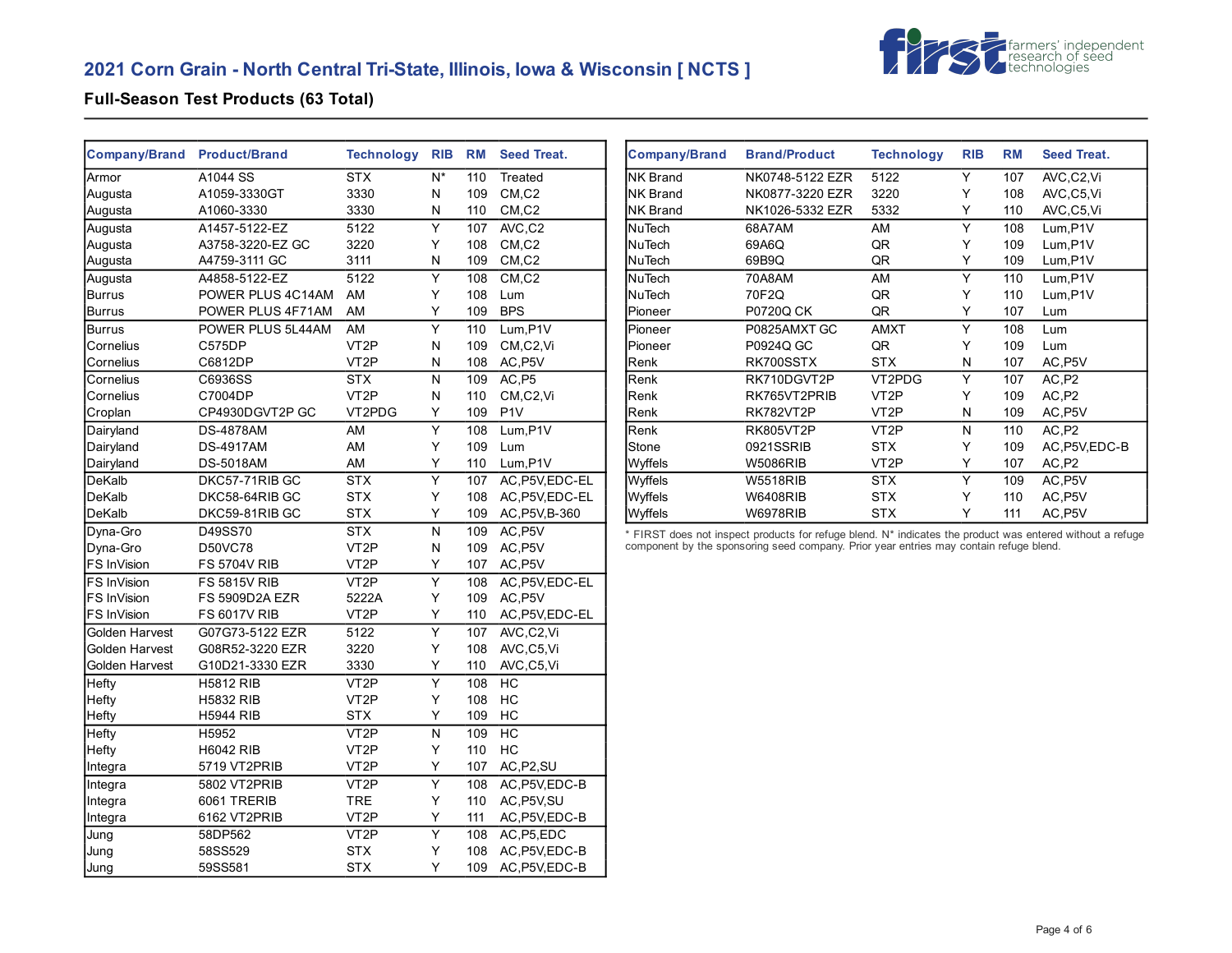## **Footnotes and Abbreviations Descriptions**



#### **Brand Footnotes**

^ Innotech™ brand seed is distributed by Rob-See-Co, LLC. Power Plus® brand seed is distributed by Burrus. Innotech™ is a trademark of Syngenta. Power Plus® is a registered trademark of Corteva Agriscience.

CK Identifies a check product included in early- and full-season tests.

GC Grower Comparison product included by FIRST when space permits.

#### **Corn Grain Technologies**

| 3111              | Agrisure <sup>®</sup> Viptera <sup>®</sup> 3111         |
|-------------------|---------------------------------------------------------|
| 3220              | Agrisure® Viptera® 3220 (Vip,CB,HX,LL,GT)               |
| 3330              | Agrisure® Viptera® 3330 (Vip, CB, LL, GT)               |
| 5122              | Agrisure® Duracade™ 5122                                |
| 5222              | Agrisure® Duracade™ 5222                                |
| 5222A             | Agrisure® Duracade™ Artesian® 5222                      |
| 5332              | Agrisure® Duracade® 5332 (Vip, CB, HX, RW, RW2, LL, GT) |
| AM                | Optimum® AcreMax®                                       |
| <b>AMXT</b>       | Optimum® AcreMax® Xtreme                                |
| AQ                | Optimum® AQUAmax®                                       |
| E                 | Enlist™ (2,4-D, glyphosate, fop herbicide tolerance)    |
| <b>PC</b>         | PowerCore™                                              |
| QR                | Orome™                                                  |
| <b>STX</b>        | <b>SmartStax®</b>                                       |
| TRE.              | Genuity® Trecepta™                                      |
| VT <sub>2</sub> P | Genuity® VT Double PRO®                                 |
| VT2PDG            | Genuity® VT Double PRO® DroughtGard®                    |
|                   |                                                         |

NOTE: The refuge component genetics may vary in a refuge blend seed product.